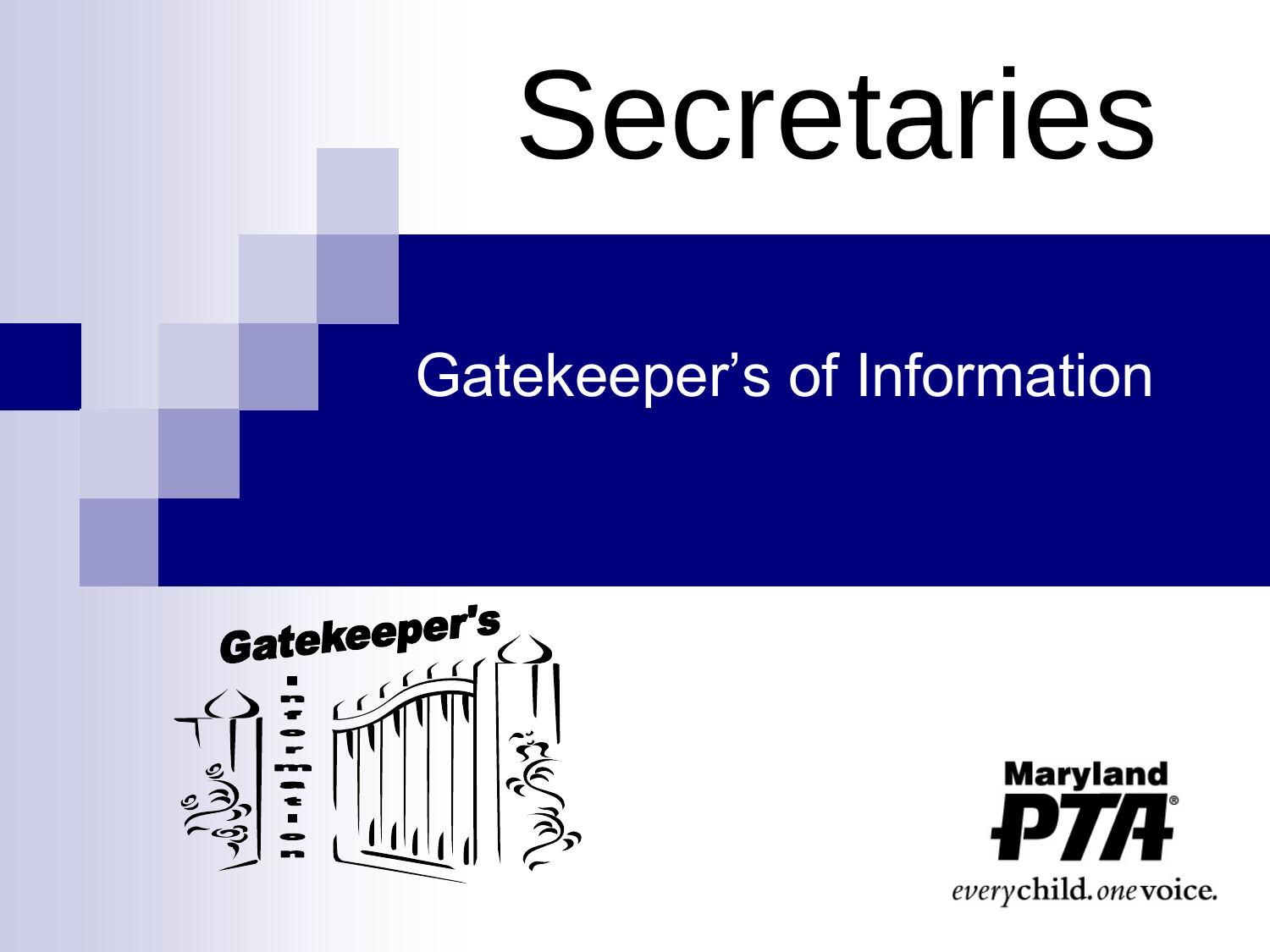*The overall purpose of PTA is to make every child's potential a reality by engaging and empowering families and communities to advocate for all children*

**Maryland PTA Mission** 

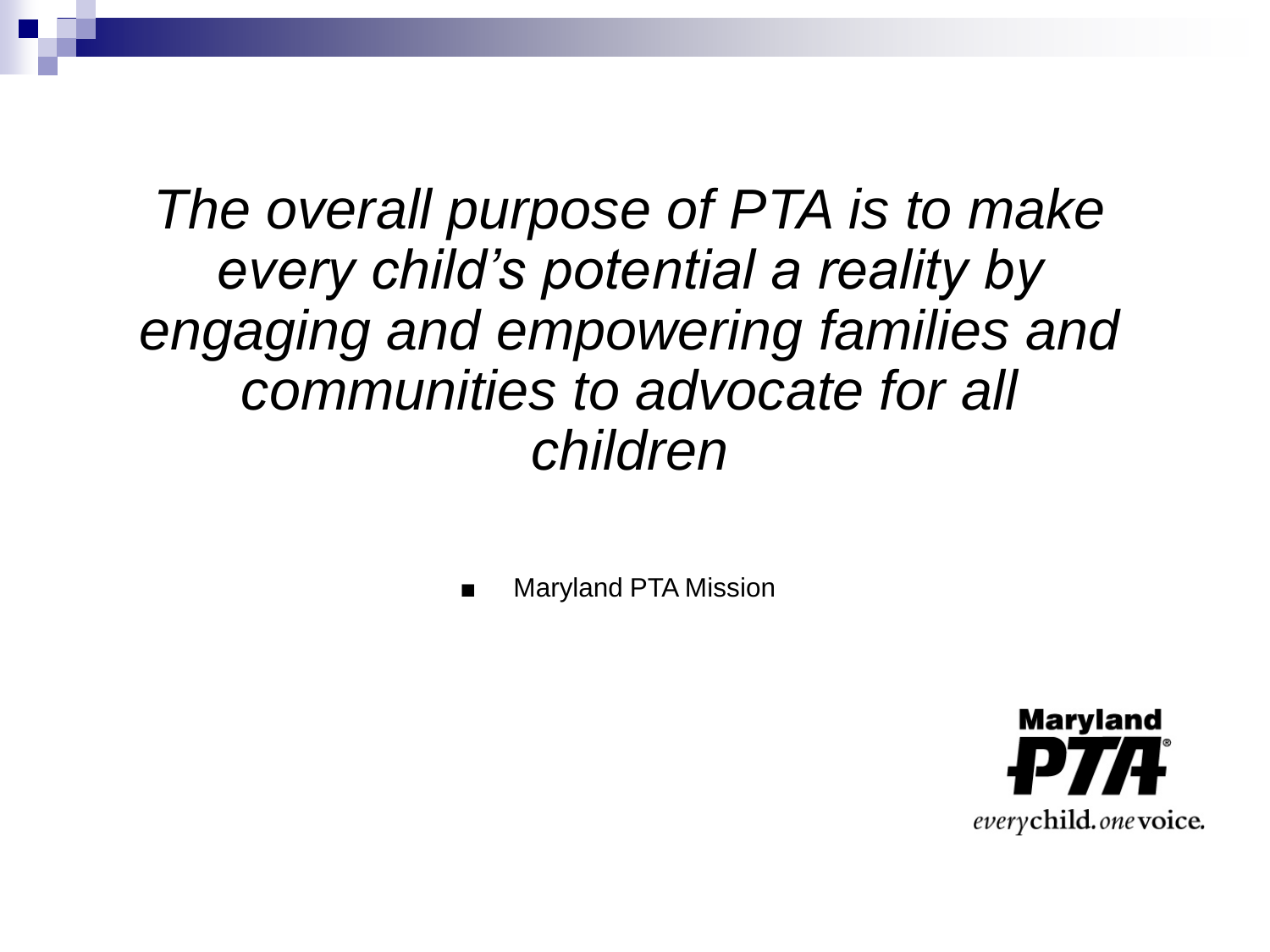# PTA Secretary

# **Recording Secretary** ■Corresponding Secretary



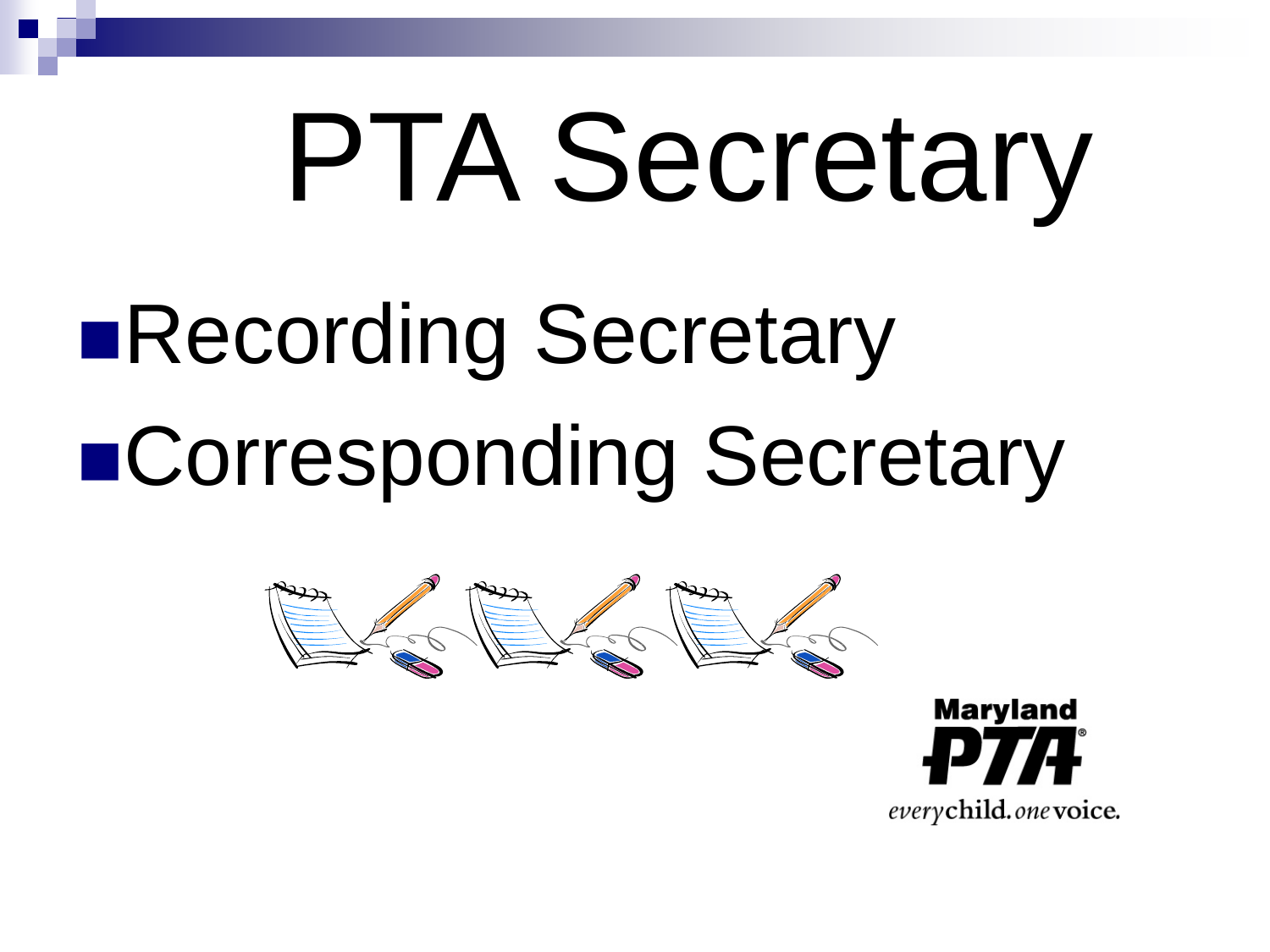# General

- The Secretary's job is to manage and keep the records of PTA business and to conduct and maintain correspondence as dictated by the bylaws. The Secretary is an elected officer and member of the board of directors.
- **Often referred to as the right hand of the president, the secretary** is an important position and will work closely with the president and other members of the board of directors.
- The records the secretary keeps and the minutes that the secretary takes are the permanent, legal, official documents of the organization.
- **Notal Milter Weith State Secretary in a transition meeting,** they will pass along all the permanent records and files to you – just as you will do to the incoming secretary when your term is over.



*Do not panic if you do not have all the records!*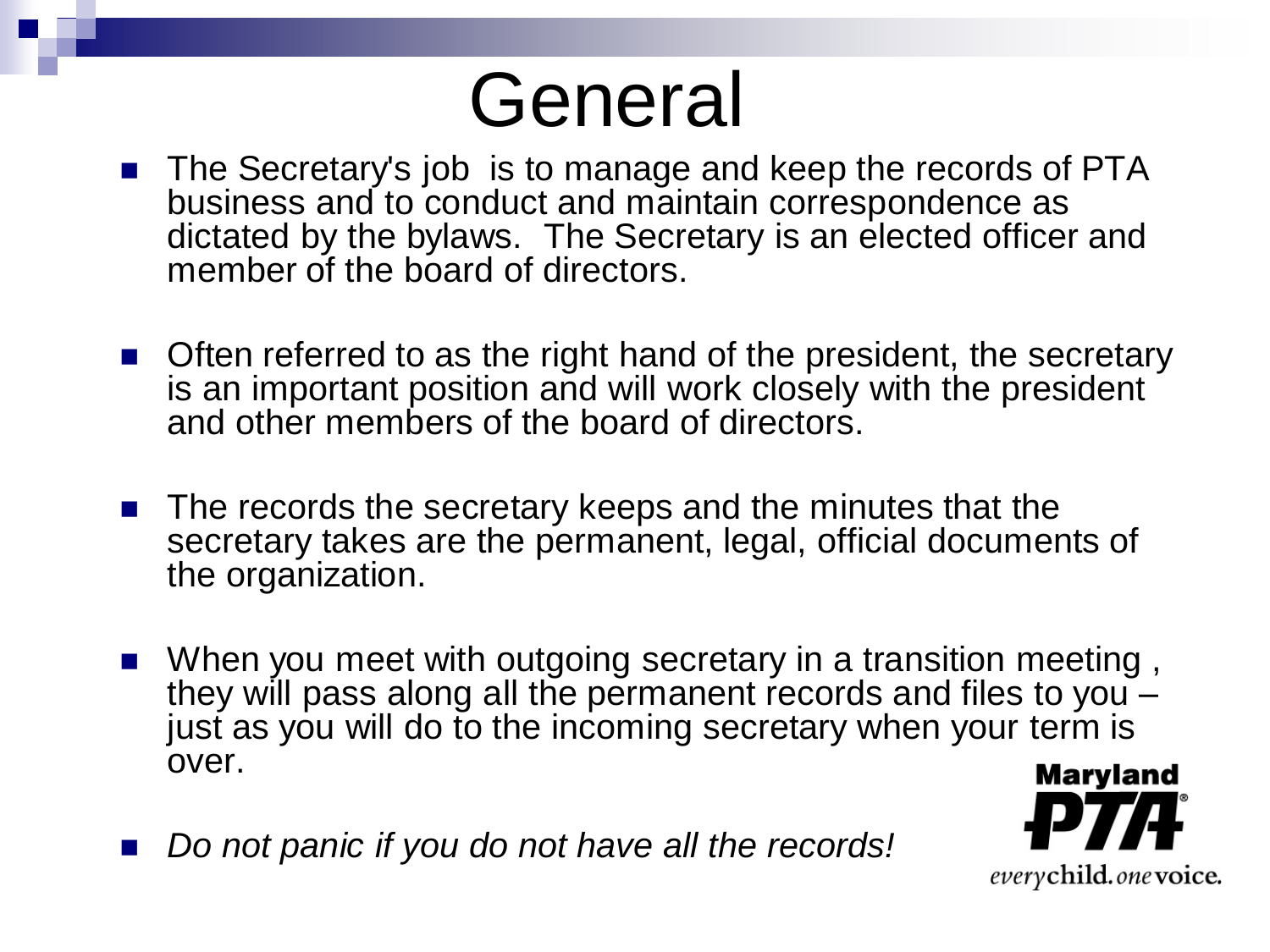#### Recording Secretary Duties & Responsibilities

#### Record the Minutes

- General Membership
- $\Box$  Board of Directors
- $\Box$  Executive Committee
- Read Minutes of Previous meetings
- Retains all Official Documents of PTA (Custodian)
	- Maintain & File all Official Documents/records
		- Reports Treasurer, Membership & etc...
		- **Procedure Book**
		- Membership List
		- **Bylaws**
		- Maintain Current Motion book (slips)
- List of Reference Books
	- Dictionary
	- Robert's Rules of Order



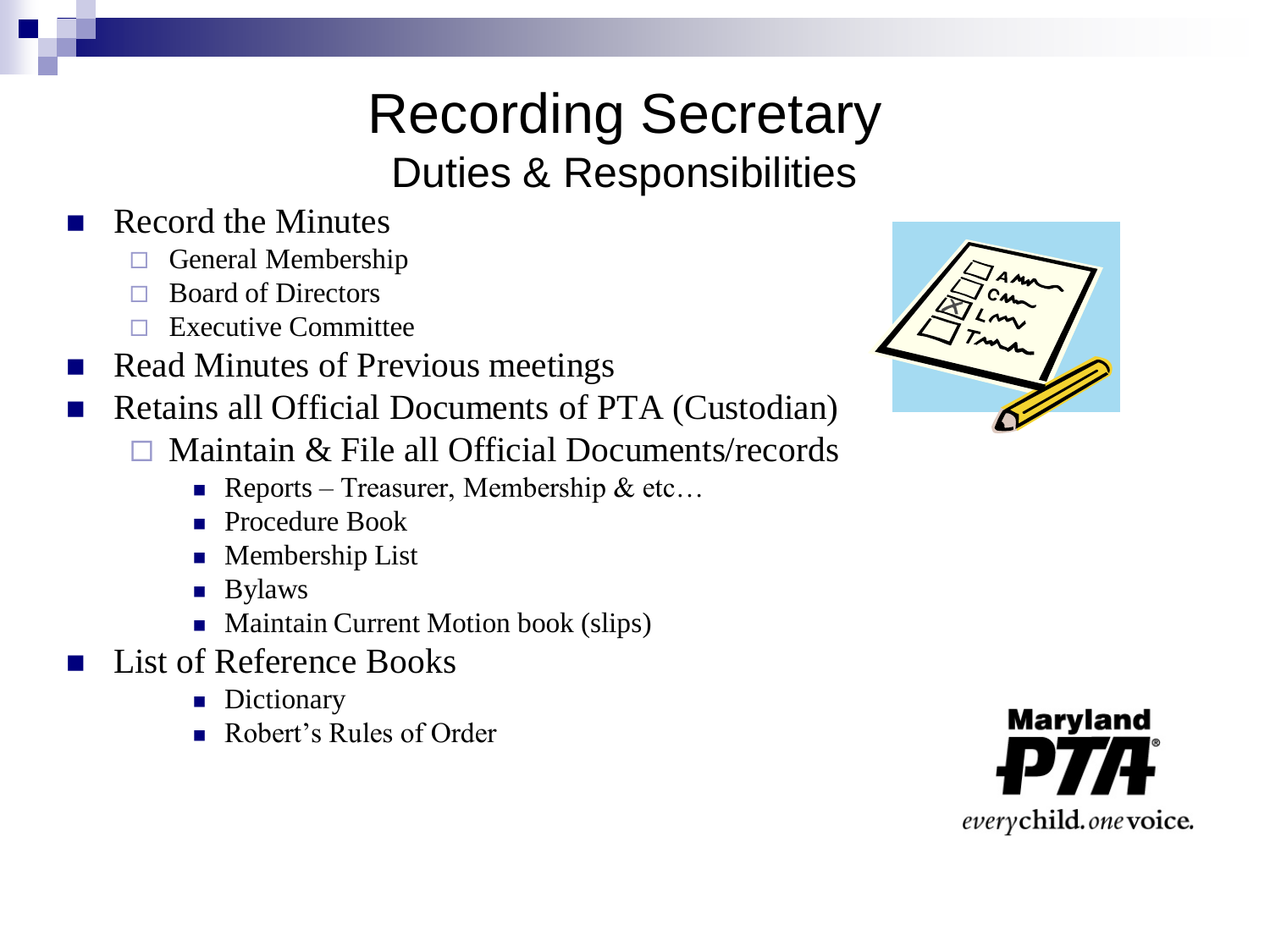#### Recording Secretary

Additional Duties & Responsibilities assigned by Local Unit/Board of Directors

- Call the meeting to order in absence of President or Vice-President
	- Per Robert Rules of Order
- Assist in planning meeting Agenda
- Meeting Preparation
	- Create/Maintain Sign-in Sheets
	- Provide copies of Agenda and Minutes
		- other reports (Treasurer, membership and etc…), if requested by the President



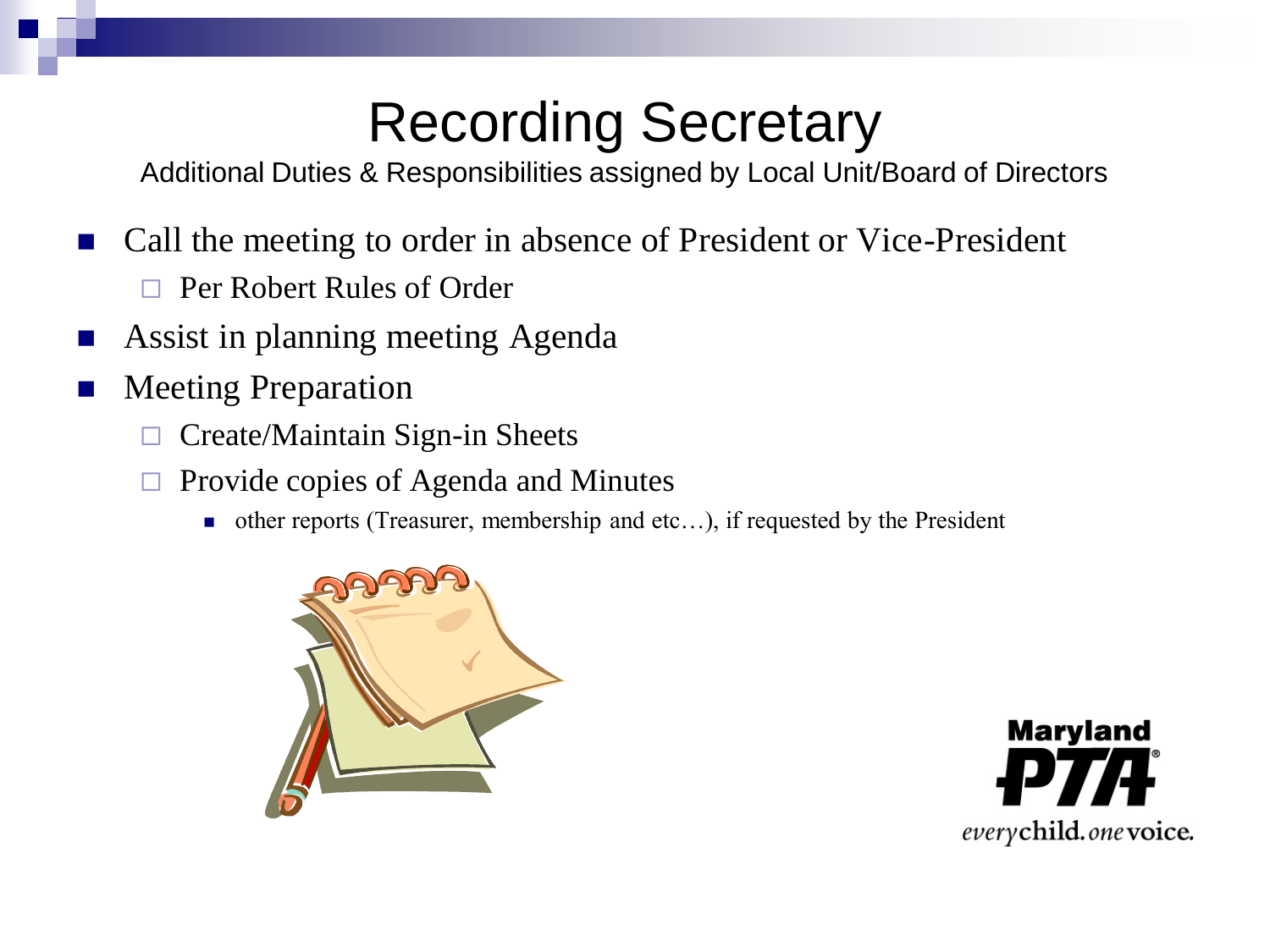#### Recording Secretary Duties during Meeting

Assigned by Local Unit/Board of Directors

- Conducts roll call
- Determines a quorum
- Counts a rising vote
- Reads or Distributes minutes of previous meeting
- Records the business transacted
	- Maintains All Motions Slips





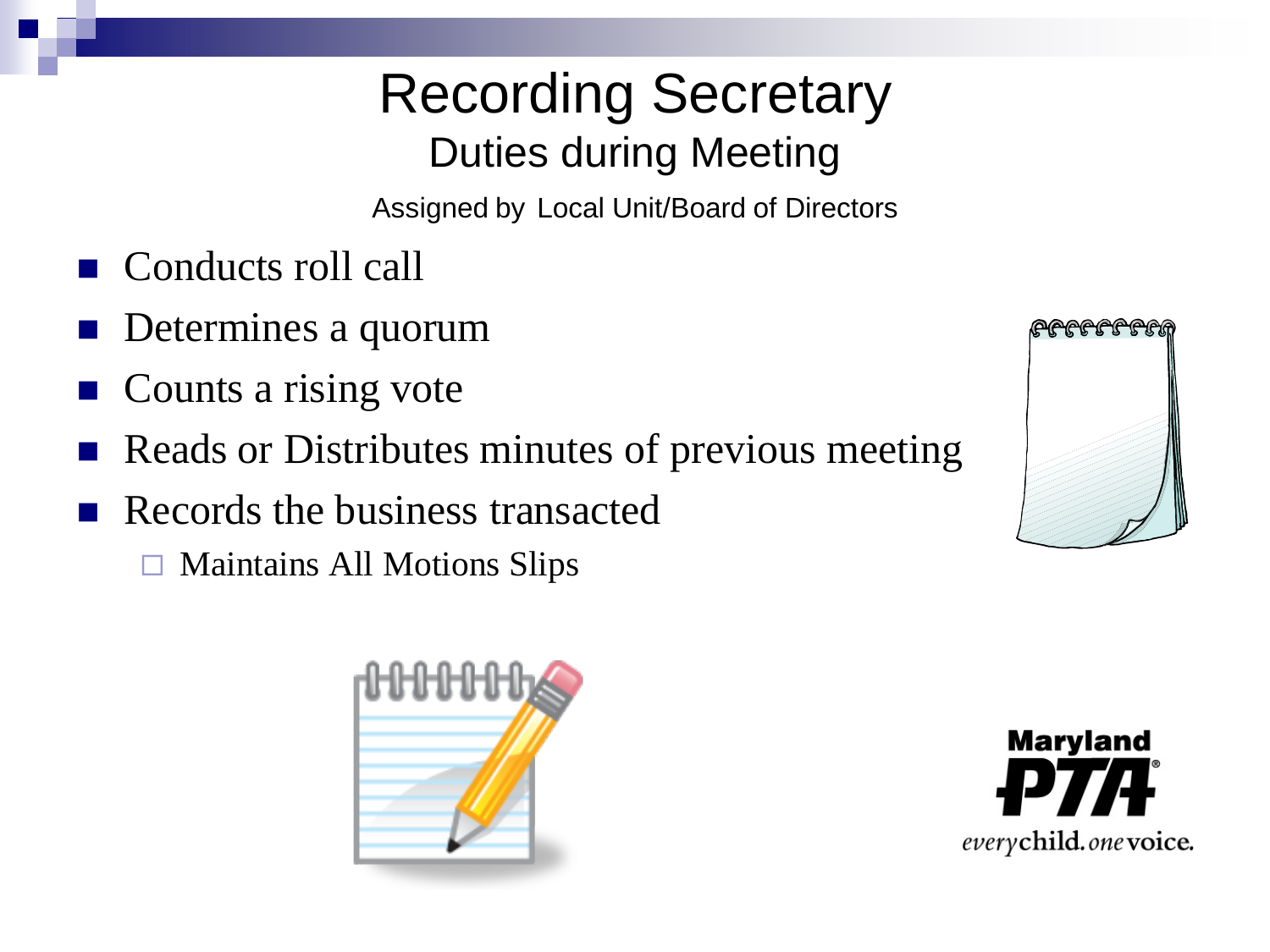# TIPS FOR TAKING NOTES

- **Minutes are legal documents and the official and historical record of** the actions of the organization. They are permanent records and should be kept in an official binder.
- Minutes should be brief and factual.
- Just take notes on actions minutes should state what is done, not what is said.
- They should never include the secretary's opinion or judgment. They should not include details or flowery language.

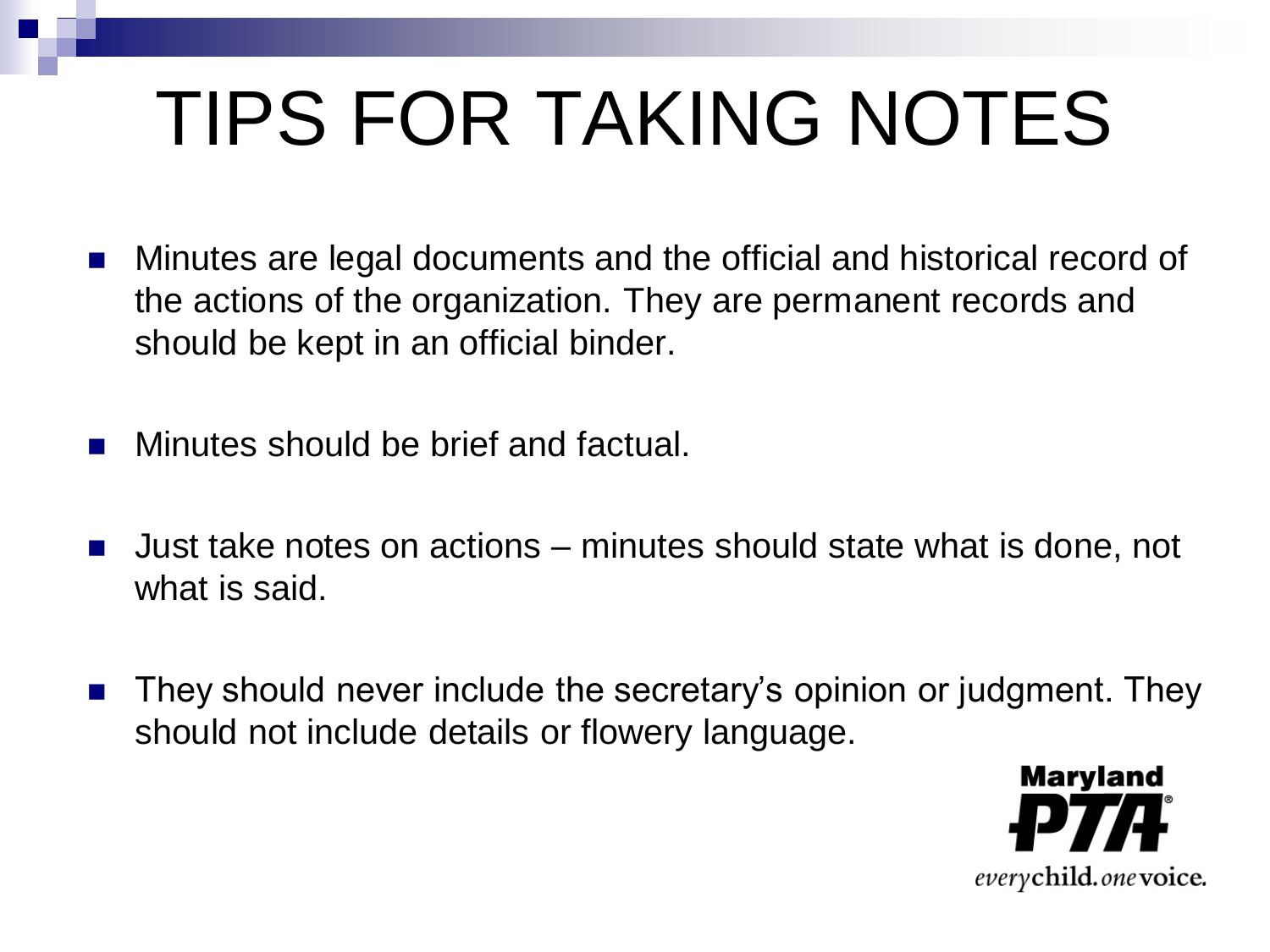- Accuracy is important, so if you are in doubt at all about a name, spelling, or the exact wording of a motion, stop the discussion and ask for clarification or read back what you wrote down to ensure that it is correct.
- Use a separate paragraph for each subject matter
- Work off the agenda. Before the meeting, create a template for the minutes from the agenda so you don't have to take the time to type/write agenda items during the meeting.
- Have the agenda for the meeting and all background information pertaining to the meeting so you can refer back to this information during the meeting. The whole process can flow much more smoothly if the recording secretary has some knowledge of the subjects to be discussed.

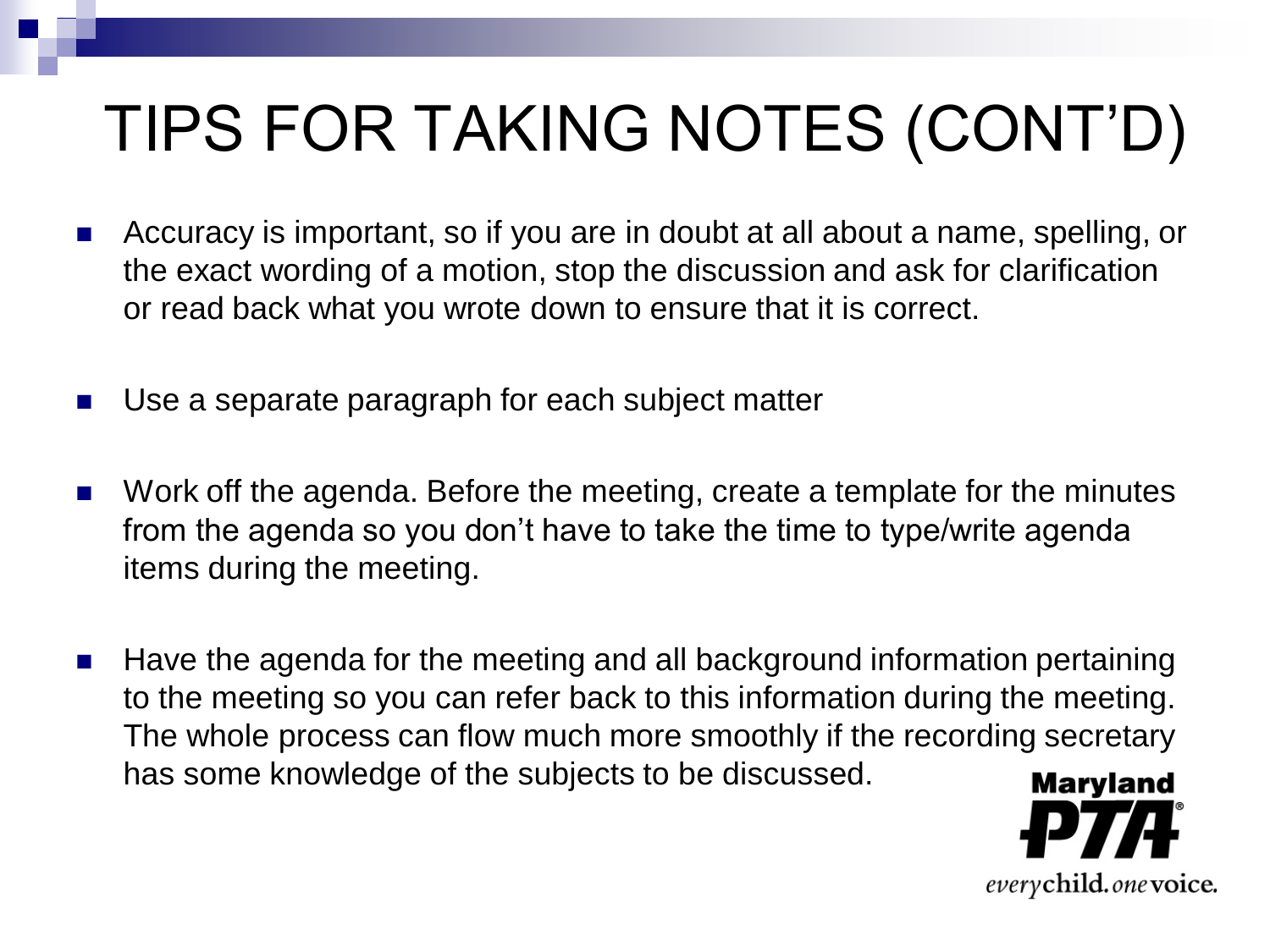- Sit as close as possible to the presiding officer. This makes it easier for the presiding officer to clarify any points that might have been made.
- $\blacksquare$  Have a complete list of all attendees of the meeting. If this is not possible, have a sign in sheet or pass around a piece of paper for everyone to print his or her name.
- Do not deviate from the agenda. It is best to stick to the agenda as much as possible in order to keep all information on record.
- Number the pages as you go so you aren't confused later. Remember, though, that the minute-taker is responsible for providing good flow. Don't force yourself to write the minutes in the actual chronological order of the discussion - it may not work.

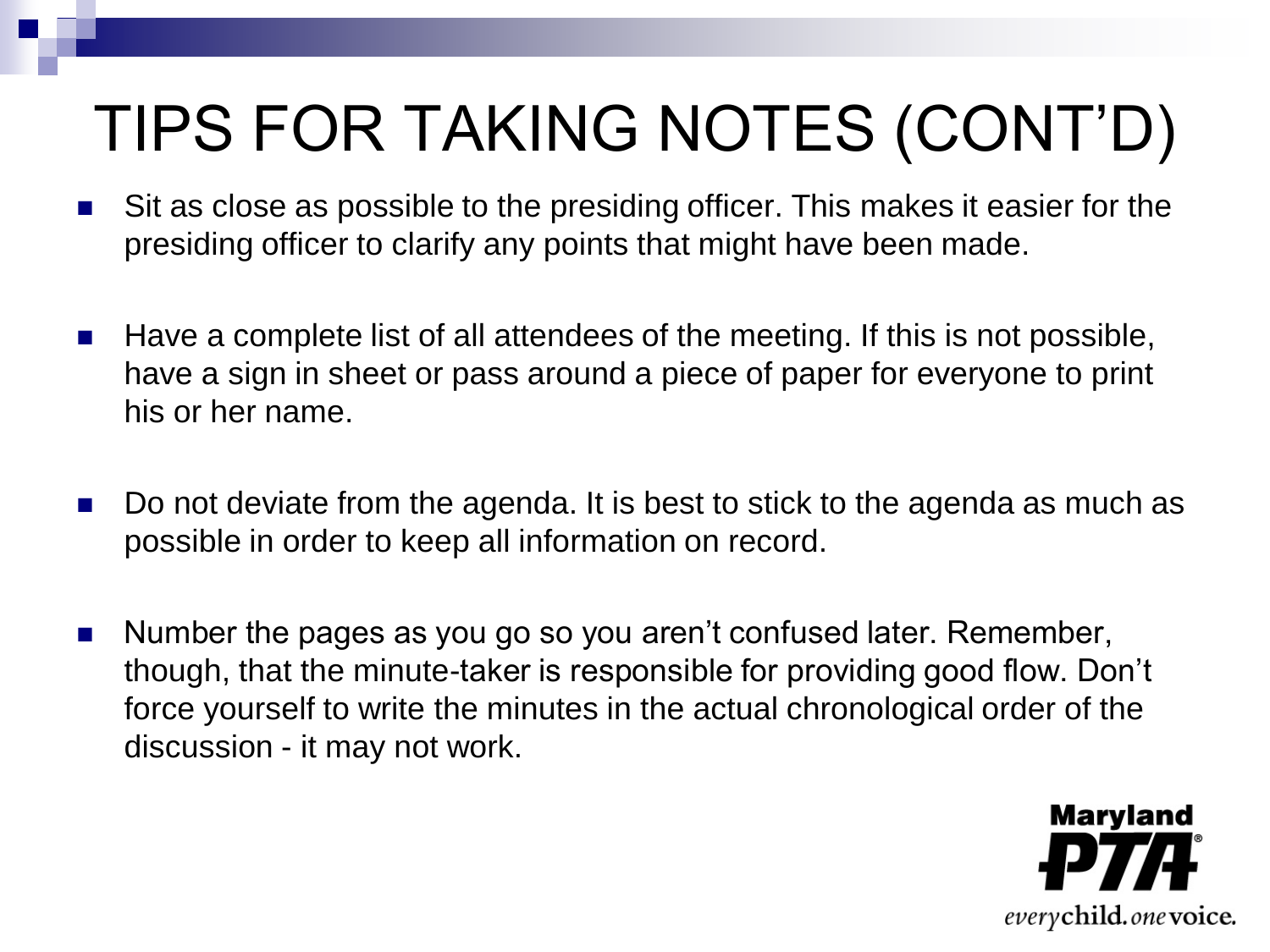- Record motions properly. A motion is a formal suggestion made by an attendee at the meeting that has been seconded by another attendee, and then passed by a vote. If the motion is not presented in writing, the recording secretary may need to restate a motion after a lengthy discussion. It is therefore very important to record these motions exactly as they have been stated. Record the person who made the original motion, the exact wording of the final motion, and whether the motion was approved or defeated. There is no need to record discussion, amendments, or the people who seconded the motion or suggested amendments. An example of how to document a motion is as follows: John Olson moved "that all meetings be held in Room 141." The motion was adopted (or defeated). Or A motion by John Olson "that all meetings be held in room 141" was adopted (or defeated).
- Some PTA's use motion sheets so all motions are written down; this is a best practice that is highly encouraged.

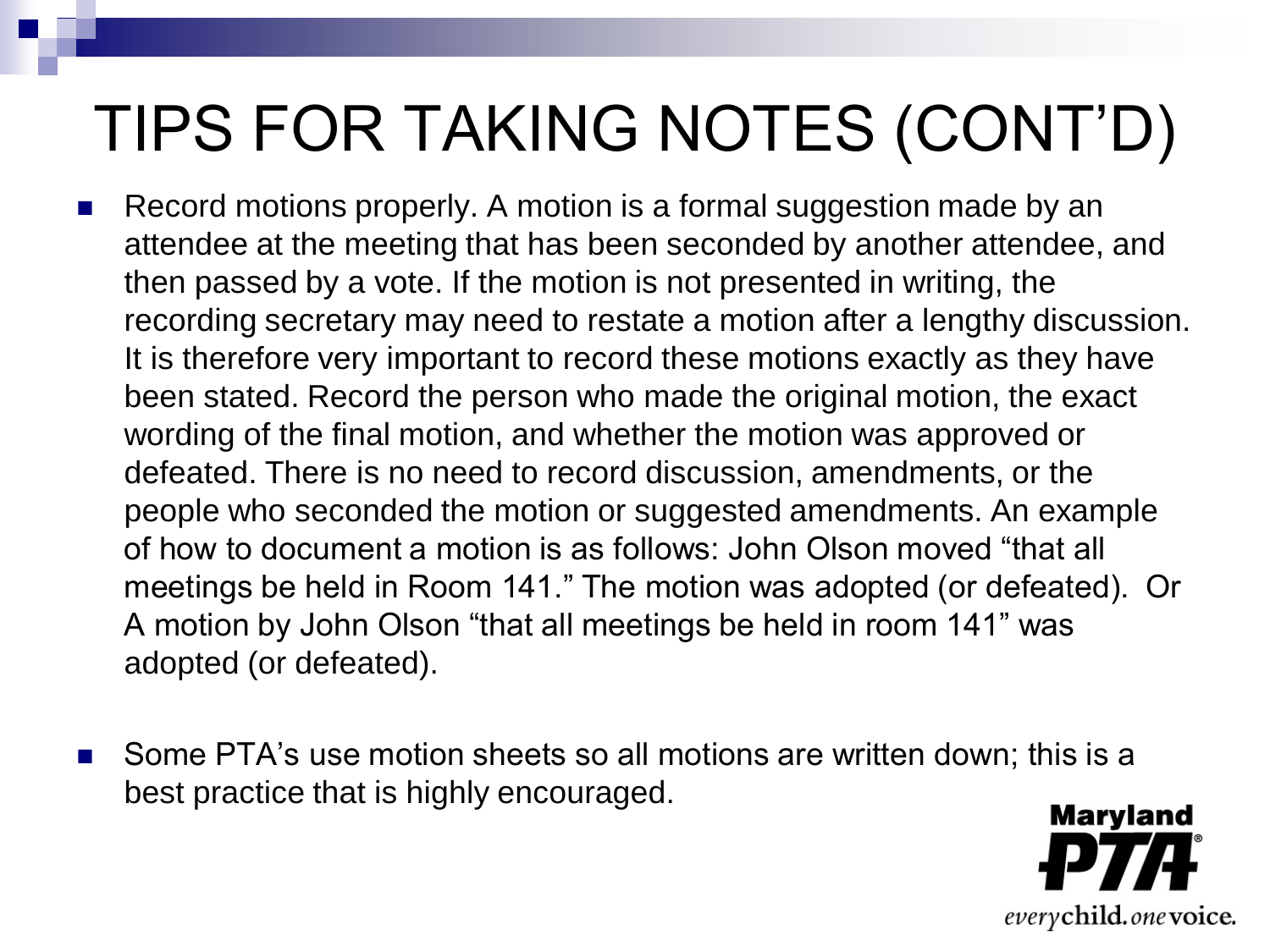# Recording Secretary

#### Motion Slips

SCHOOL NAME PTA, Inc.

everychild.onevoice.<sup>®</sup>

#### School Name PTA Motion Slips

 $\overline{\phantom{a}}$  , and the contract of the contract of the contract of the contract of the contract of the contract of the contract of the contract of the contract of the contract of the contract of the contract of the contrac

 $\overline{\phantom{a}}$  , and the contract of the contract of the contract of the contract of the contract of the contract of the contract of the contract of the contract of the contract of the contract of the contract of the contrac

 $\overline{\phantom{a}}$  , and the contract of the contract of the contract of the contract of the contract of the contract of the contract of the contract of the contract of the contract of the contract of the contract of the contrac

Date Motion Number

I move

Action Taken: Approved Decline Amended Referred Postponed Tabled Withdrawn

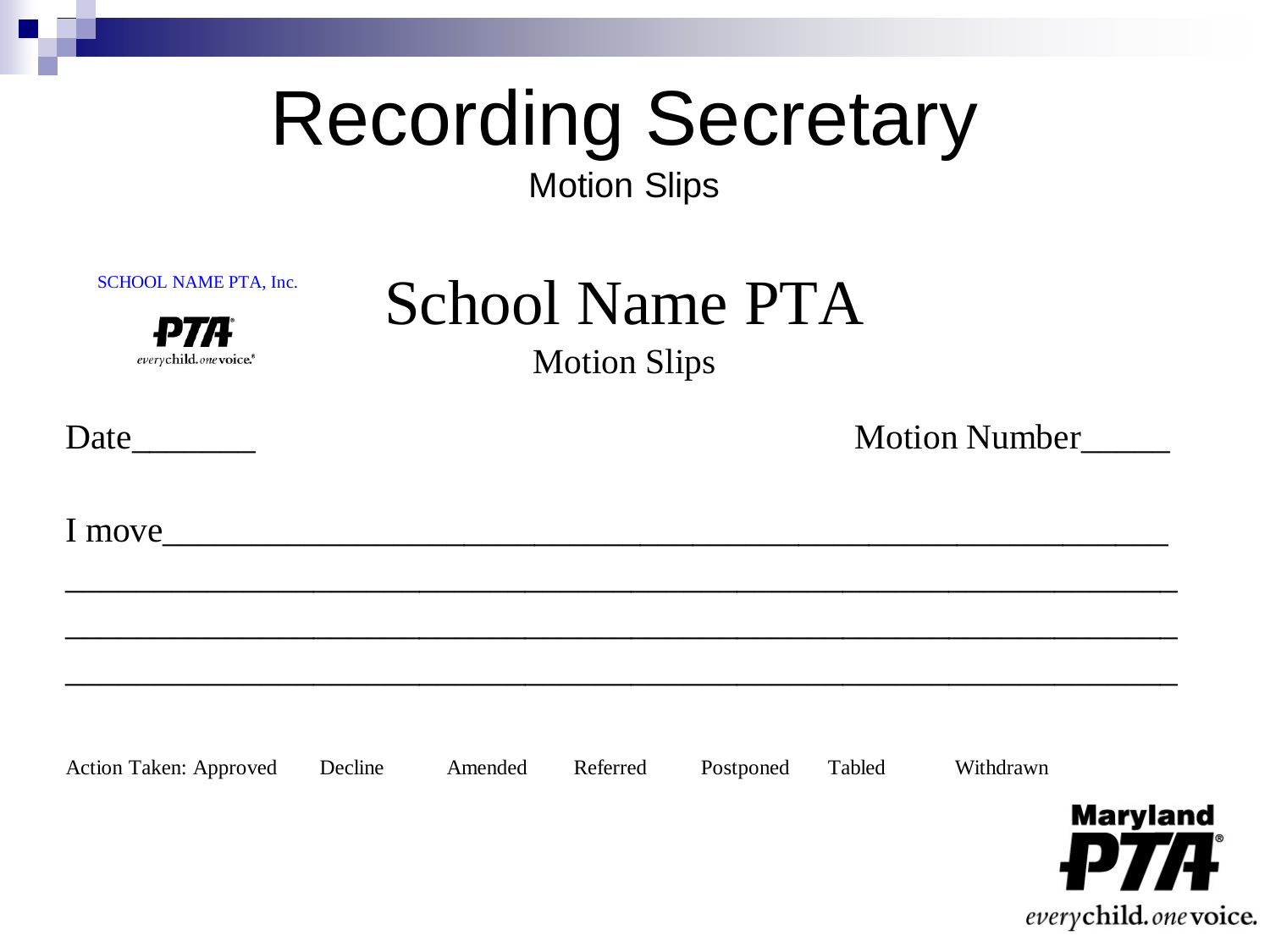- Record final, amended motions. There is no need to include the discussion or amendments that don't pass.
- Motions that are withdrawn do not need to be recorded.
- If there is a program, record the program topic, type of presentation, names of participants, important points covered.
- Record announcements.
- Record the time of adjournment.

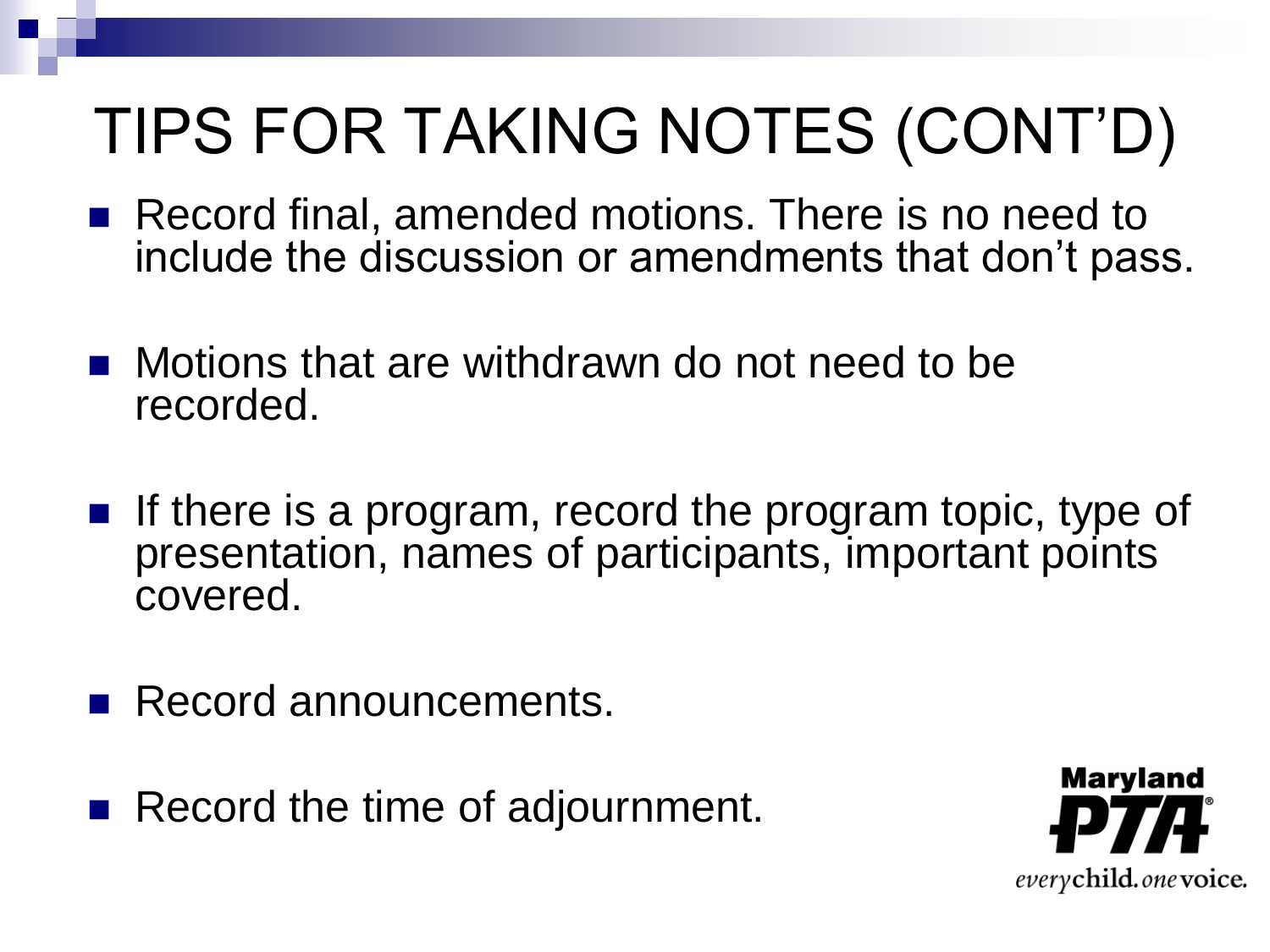- **Minutes should be signed by the secretary and dated.**
- **Prepare the minutes in the proper order as soon as possible** following the meeting; forward a copy to the president for review.
- **Present the minutes of the previous meeting at the following** meeting. Minutes need to be approved before they are official. Once approved – even with amendments - record this at the bottom of the minutes, along with the date and your signature.
- Read Robert's Rules of Order. This is an excellent tool to assist anyone taking minutes. It will help to familiarize you assist anyone taking initially is the star-<br>with the format for making, seconding and amending maryland

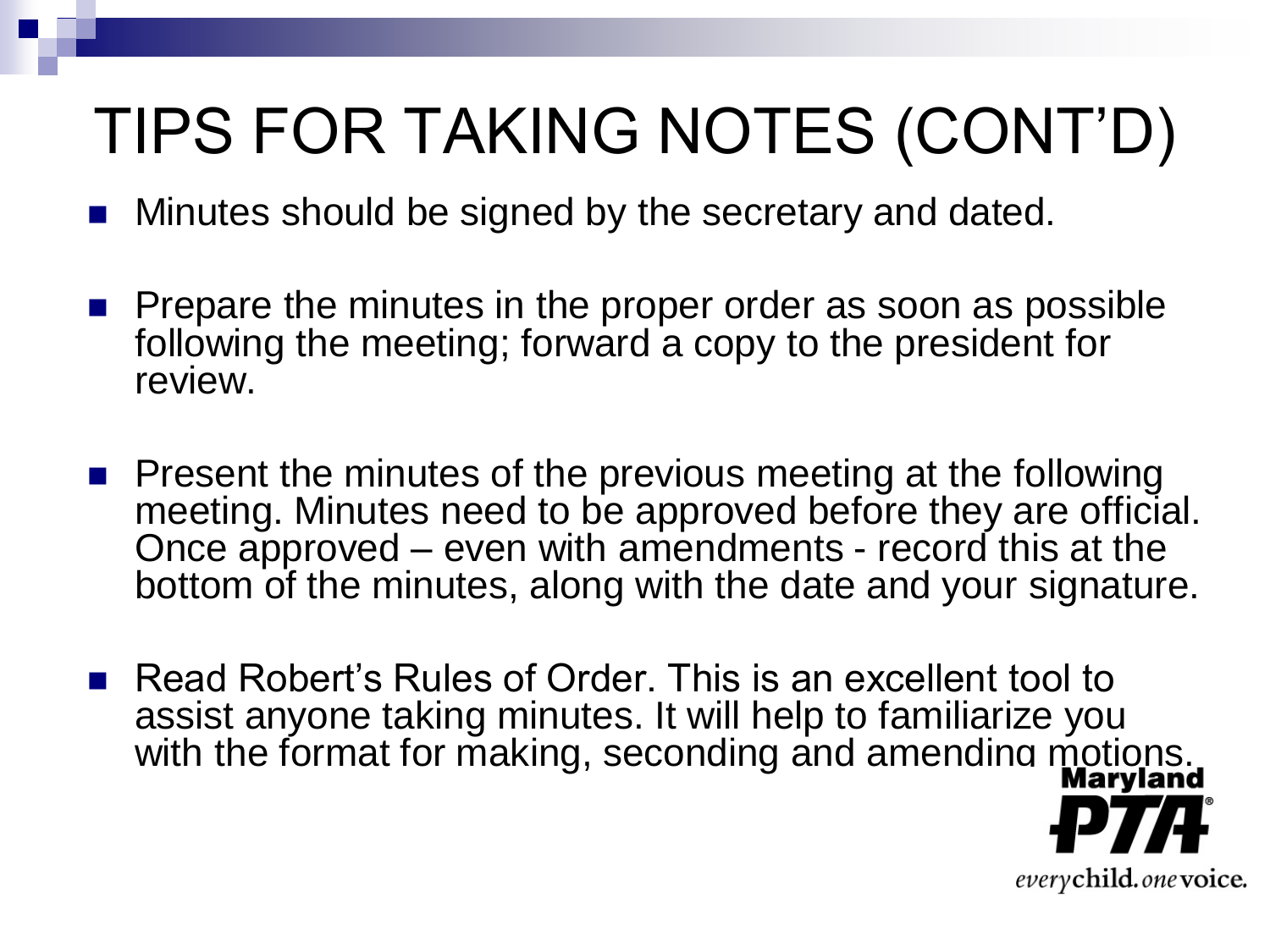# Minutes Should Include

- The kind of meeting (regular, special, adjourned regular or adjourned special)
- Name of the association or assembly (general, board of directors, etc.)
- Date, time, and place of meeting
- Time the meeting was called to order
- Whether the regular presiding officer and secretary were present and the names of those who substituted in their absence.
- Quorum established
- Approval of the minutes of previous meeting either approved Maryland as corrected (*a special meeting does not approve minutes*)

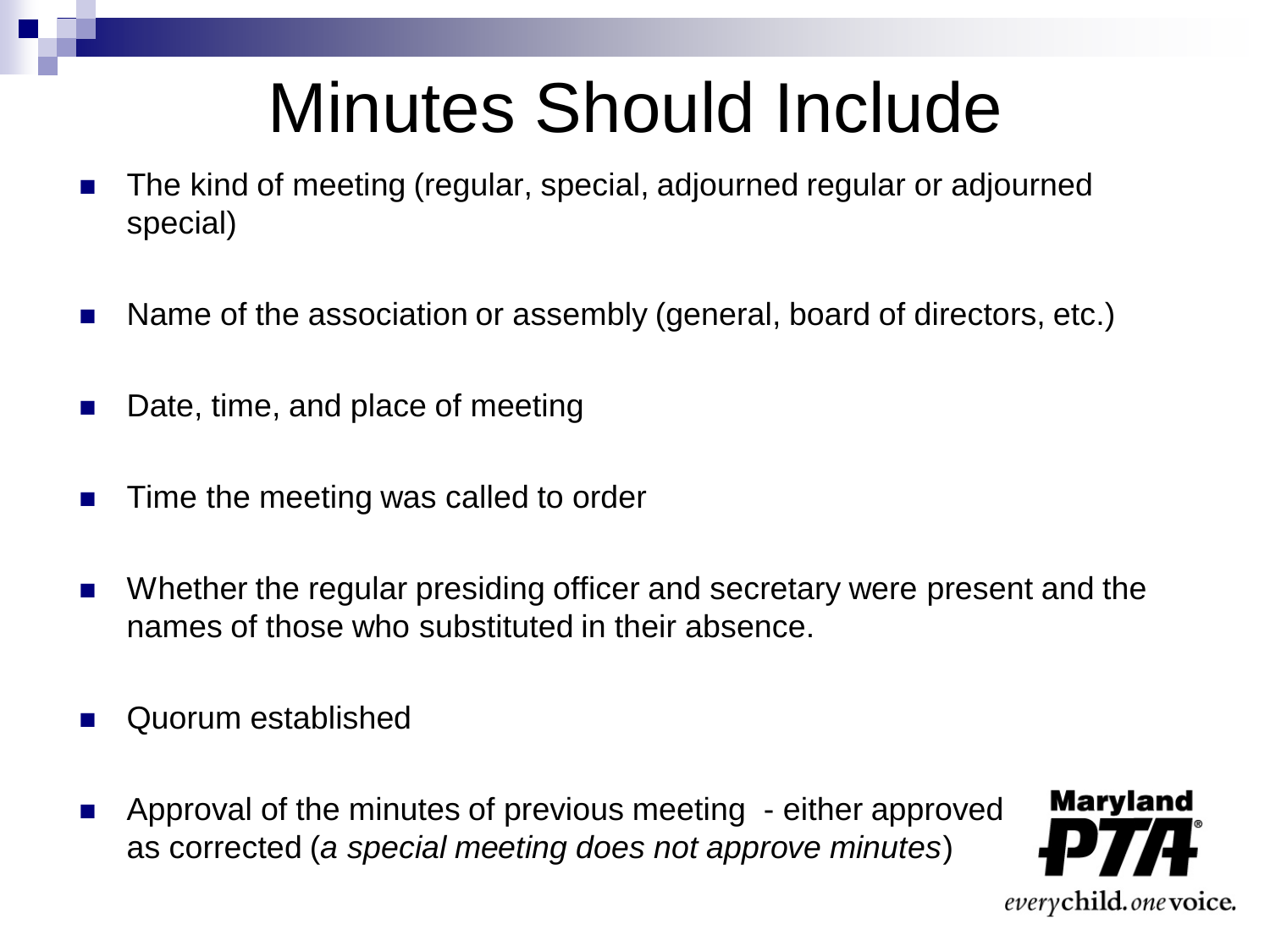# Minutes Should Include

- Summarized reports of officers and chairmen (important reports such as the budget or monthly treasurer's reports should be attached to the minutes and included in the official book)
- **All motions and the name of the person who made each motion (except those** withdrawn)
- **Unfinished business**
- New business
- Announcements
- Program information just brief mention. Attach handouts if useful
- Time of adjournment.
- Signature of the secretary

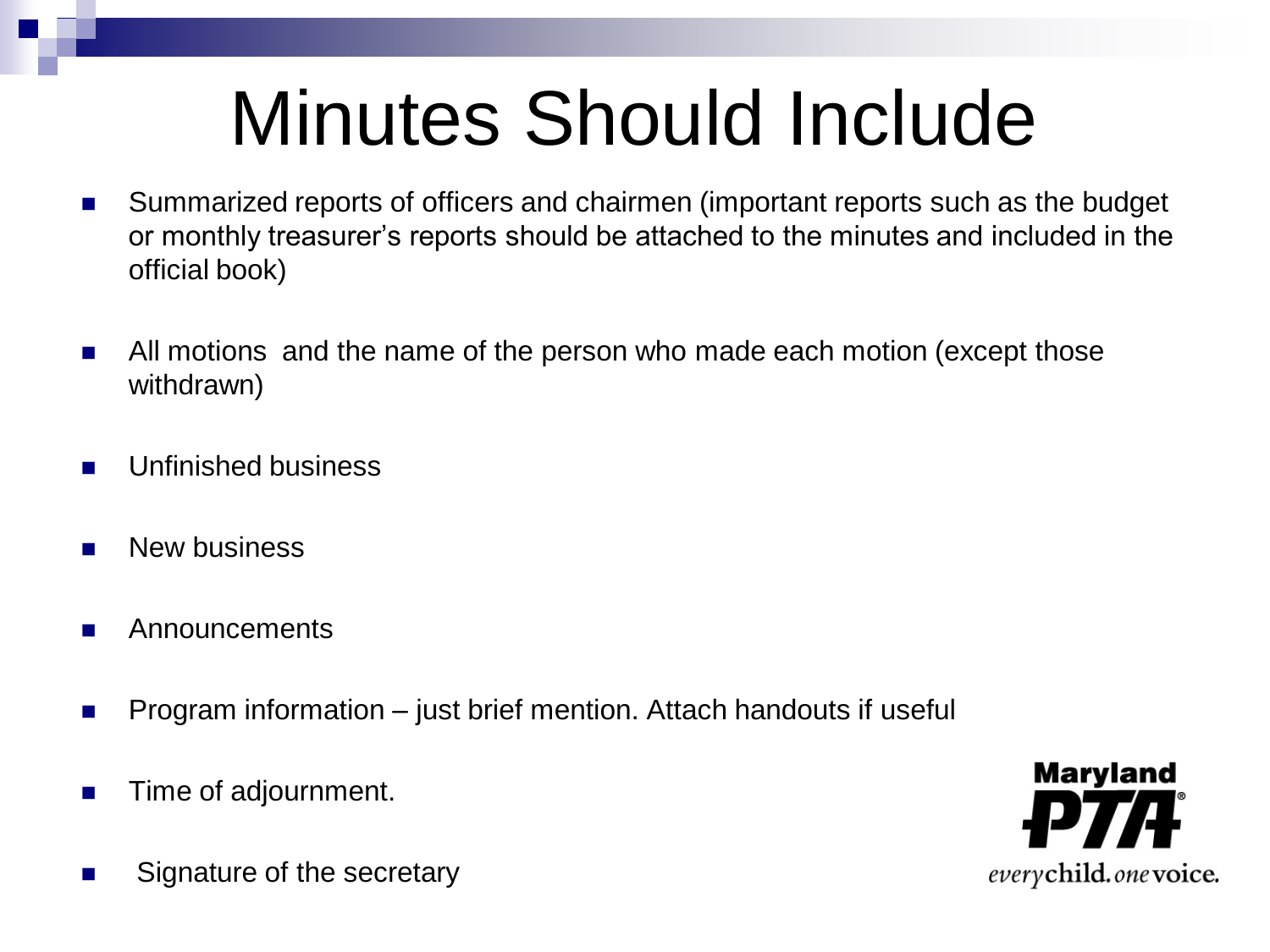# Samples

■ Agenda: □ [..\Sample Agenda.pdf](../Sample Agenda.pdf)

#### **Ninutes**

□.[..\Sample Minutes.pdf](../Sample Minutes.pdf)

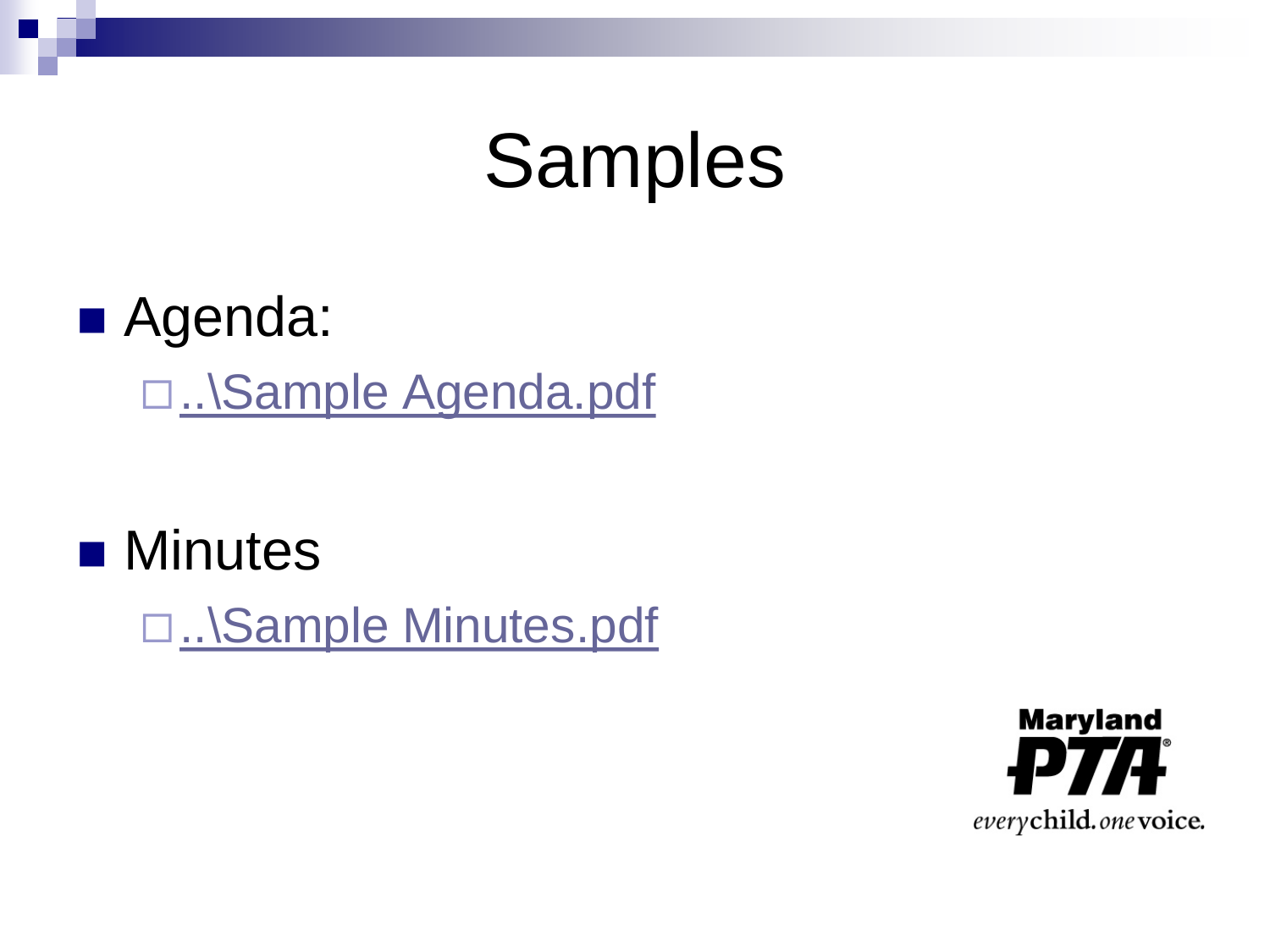### Recording Secretary Official Documents of PTA

- $\blacksquare$  By-Laws
- Federal Identification Number (EIN#)
- Local Unit Officer Contact Information Form
	- $\Box$  Executive Board Member Contact List
- General Membership Roster (in conjunction with the Membership Chair)
- **Committee Reports/Descriptions** 
	- $\Box$  Memberships
	- $\Box$  Treasurer
	- $\Box$  Principal
	- $\Box$  President
	- $\Box$  Committees
	- $\Box$  Other
- Financial Documents
- **Budget** 
	- □ Proposed
	- $\Box$  Annual Financial Review
- Bank Statements
- **IRS & Non-profit Requirements** copies
	- **Personal Property**
	- $\Box$  990
	- $\Box$  Charitable Solicitation Documents
	- $\Box$  Insurance
- Other Documents (from National PTA, Maryland PTA, PTA Council and etc…)





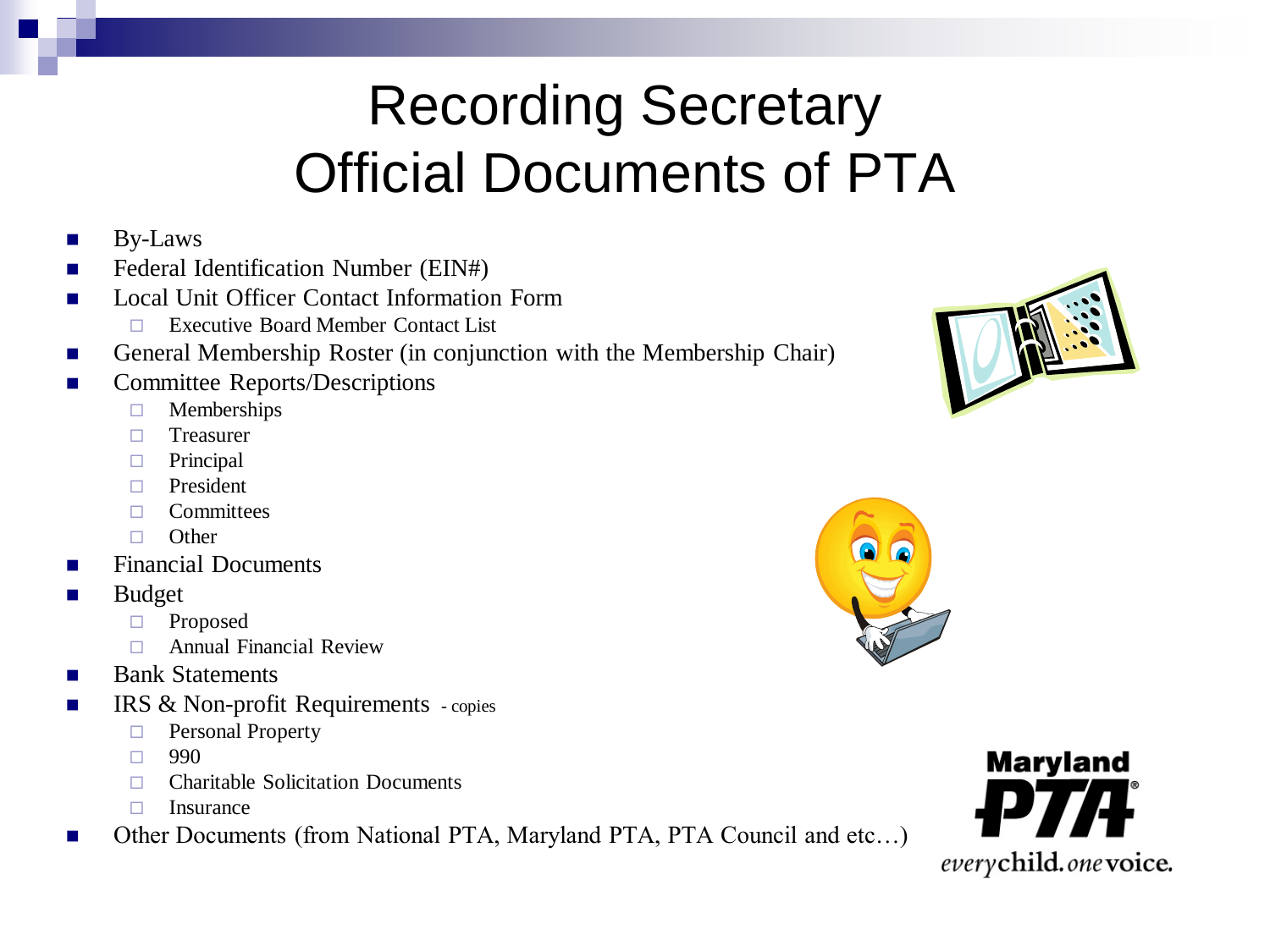#### Corresponding Secretary Duties & Responsibilities

- **Maintain all correspondence for local unit** 
	- US Postal Mail
	- Electronic Mail
	- **Other** 
		- **(In a Notebook)**



- **Maintain Membership Roster** (in conjunction with Membership Chair)
- Notify Members/Community of Meetings  $& Events:$  (adhere to bylaws)
	- Flyers, Social Media & etc…
		- Executive Board/Board of Director
		- General Membership
		- Community

Note, if there is only one secretary then these duties become the responsibility of the recording secretary.

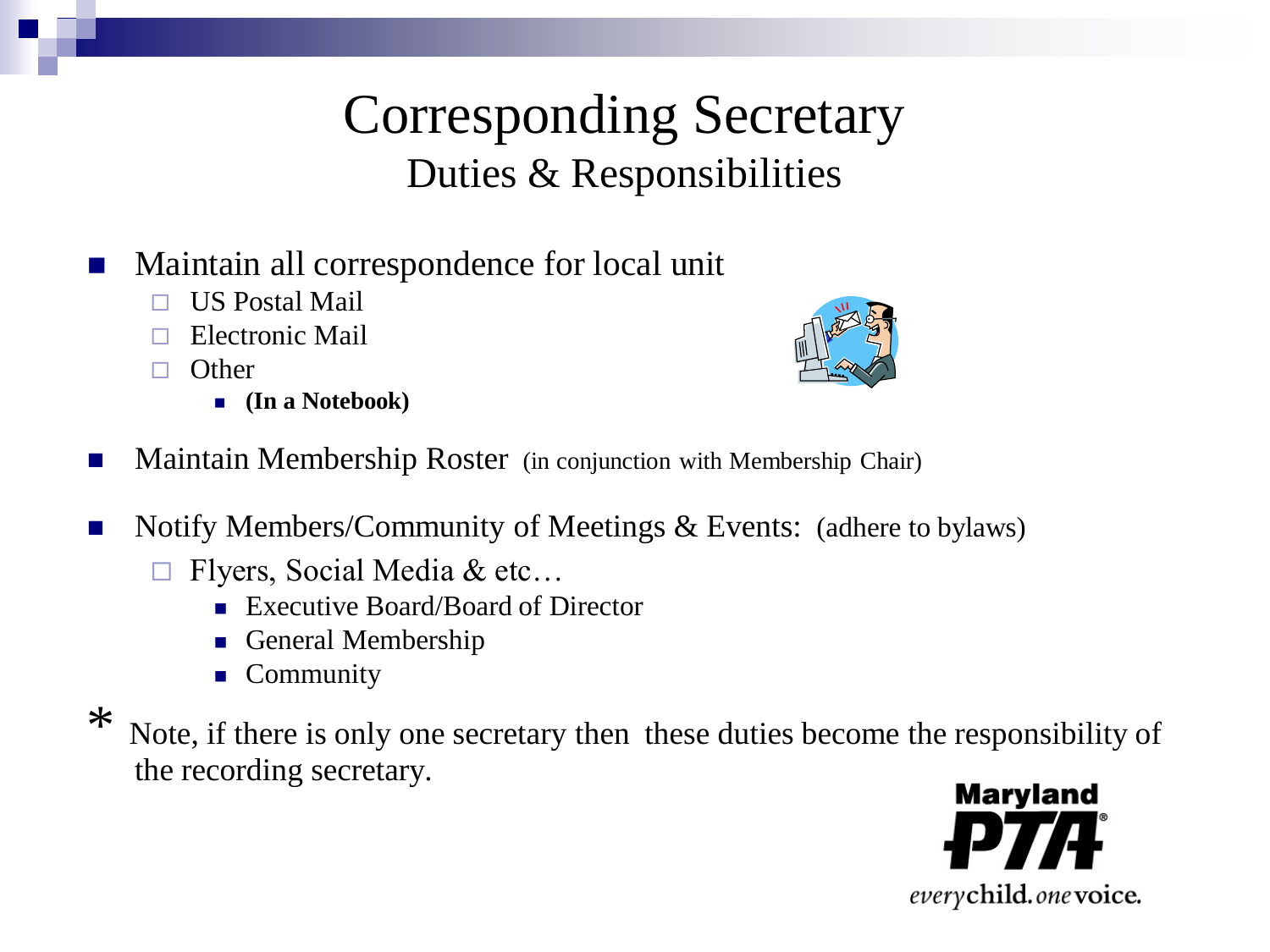### Corresponding Secretary Social Media in PTA

#### What is Social Media?

- Various forms electronic communications in which online communities are created to share information/content.
- **Website**
- Facebook
- **Twitter**
- Linked-In
- Instagram
- Blogs



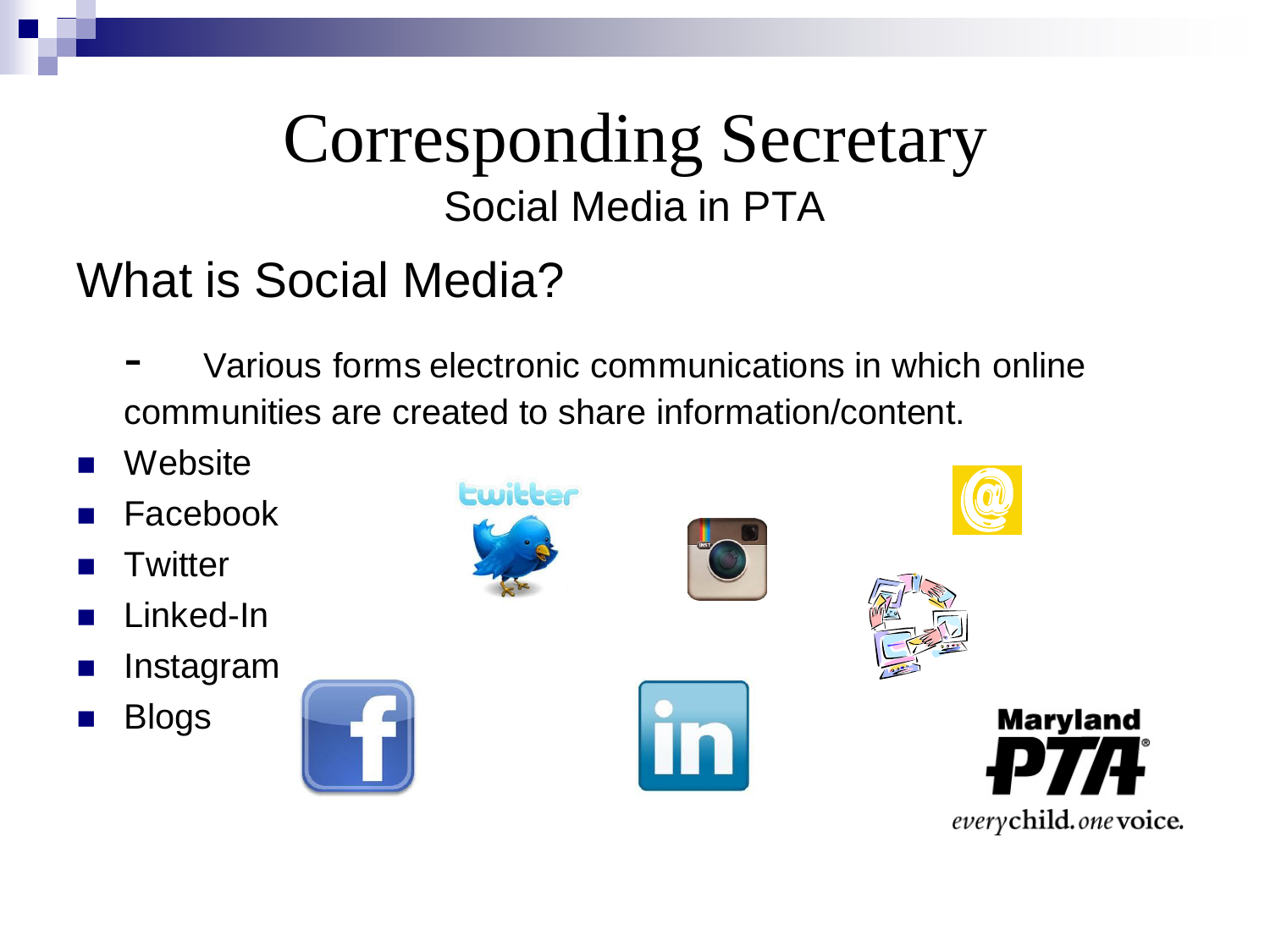#### Corresponding Secretary Social Media in PTA

Social Media allows one to communicate with several people simultaneously. Social Media is a great way communicate with your membership. Yet, it's important to always remember the Mission and Purpose of PTA when communicating with your membership.

- **•** Professional vs Personal
- **•** Two or more administrators
- **Limit Number of Post**
- **PTA Content Only**
- **•** Always use PTA Logo





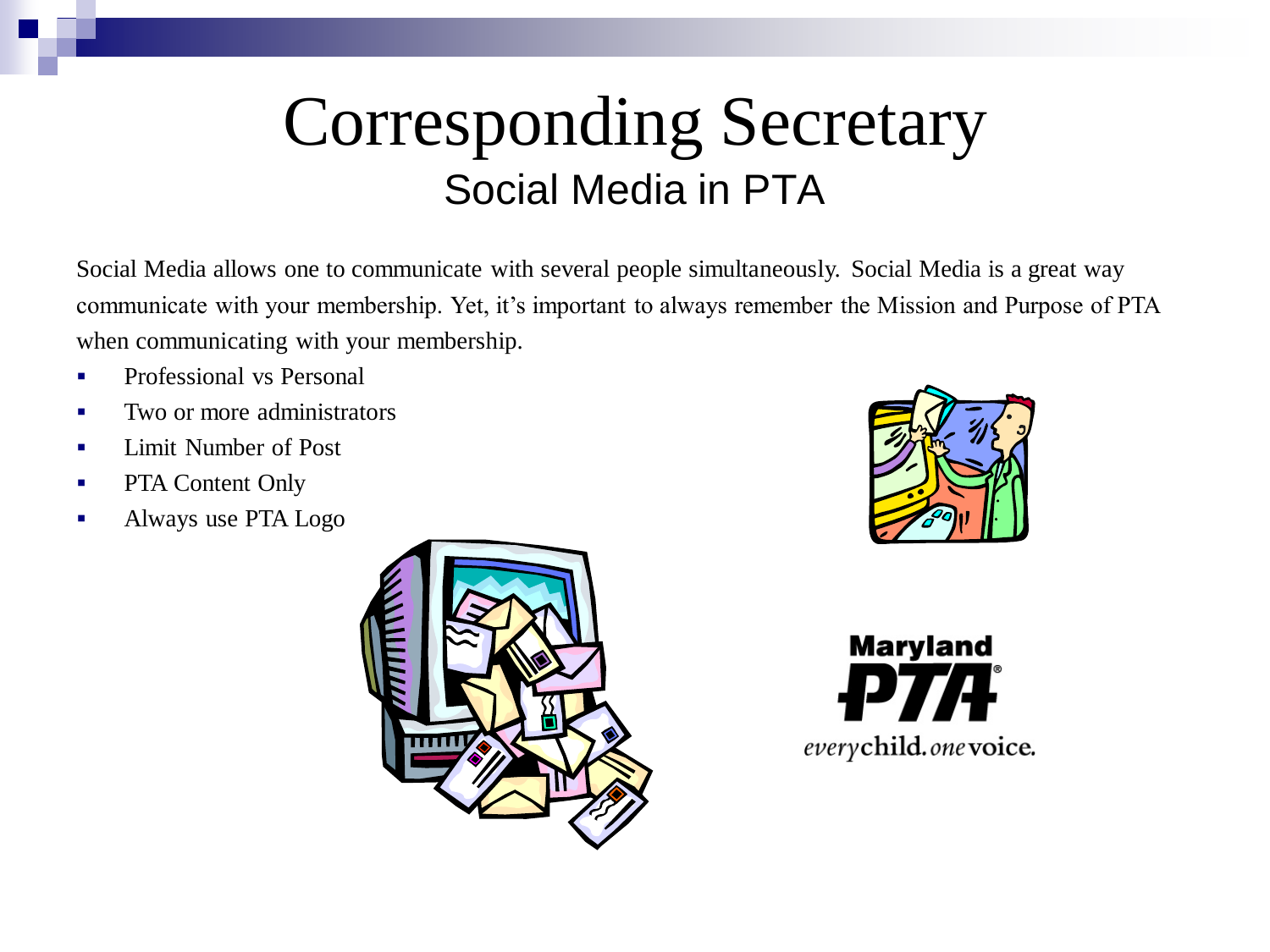# Key Take Away

- **THE SECRETARY IS THE RIGHT HAND OF THE PRESIDENT.**
- **NINUTES ARE LEGAL DOCUMENTS AND MUST BE KEPT AS A** PERMANENT RECORD OF THE ASSOCIATION.
- **MINUTES SHOULD CONTAIN NOTES ON ACTIONS, NOT WHAT IS** SAID.
- **APPROVED MINUTES SHOULD BE PLACED IN THE OFFICIAL FILE** AND MADE AVAILABLE AS APPROPRIATE.
- **THE BYLAWS AND STANDING RULES IN THE PROCEDURE BOOK** HAVE THE SPECIFIC DESCRIPTION FOR SECRETARY OF YOUR PTA.
- **THE SECRETARY HAS THREE MAIN ROLES: RECORDER,** CORRESPONDENT, AND RECORD MAINTAINER.
	- NOTE BASED OFF YOUR BYLAWS THERE MAY BE A RECORDING SECRETARY AND A CORRESPONDING SECRETARY